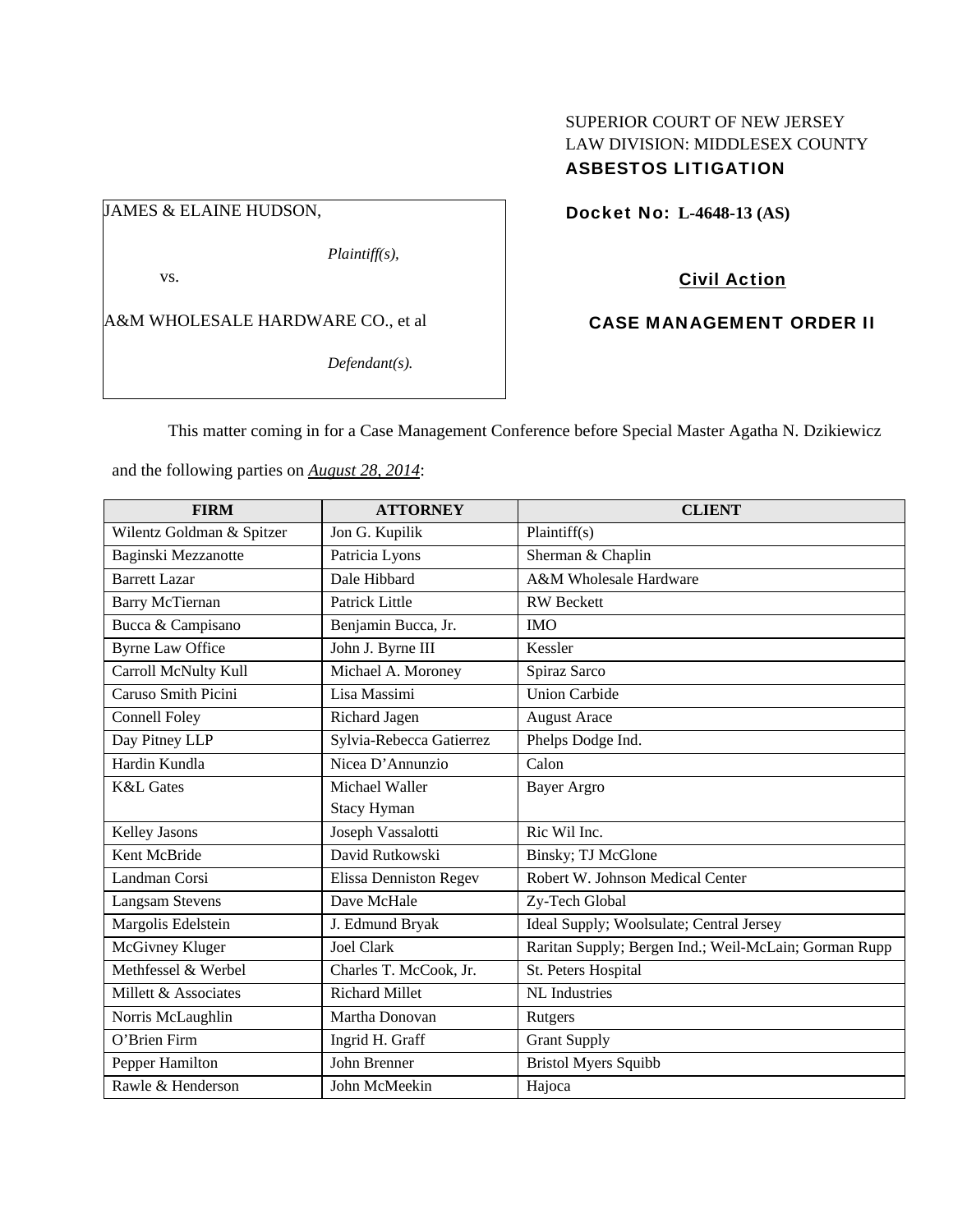| Swain & Westreich  | Kenneth Westreich    | Dolan & Traynor                                      |
|--------------------|----------------------|------------------------------------------------------|
| Tierney Law Office | Edward Henry         | AJ Friedman; Elizabeth Industrial Supply; Major Inc. |
| Vasios Kelly       | Thomas J. Kelly, Jr. | Johnson & Johnson                                    |

IT IS on this **3rd** day of **September, 2014** *effective from the conference date;*

ORDERED as follows:

Counsel receiving this Order through computerized electronic medium (E-Mail) shall be deemed by the court to have received a copy of the filed original court document. Any document served pursuant to this Order shall be deemed to be served by mail pursuant to *R*.1:5-2.

#### **DISCOVERY**

| September 19, 2014 | Defendants shall serve answers to standard interrogatories by this date.                                                                                                                                    |
|--------------------|-------------------------------------------------------------------------------------------------------------------------------------------------------------------------------------------------------------|
| September 19, 2014 | Plaintiff and third-party plaintiff shall propound supplemental interrogatories and<br>document requests by this date.                                                                                      |
| October 24, 2014   | Defendants and third-party defendants shall serve answers to supplemental<br>interrogatories and document requests by this date.                                                                            |
| September 30, 2014 | Defendants and third-party defendants shall propound supplemental interrogatories<br>and document requests by this date.                                                                                    |
| October 31, 2014   | Plaintiff, third-party plaintiff and co-defendants shall serve answers to supplemental<br>interrogatories and document requests by this date.                                                               |
| December 31, 2014  | Fact discovery, including depositions, shall be completed by this date. Plaintiff's<br>counsel shall contact the Special Master within one week of this deadline if all fact<br>discovery is not completed. |
| January 30, 2015   | Depositions of corporate representatives shall be completed by this date.                                                                                                                                   |

#### **EARLY SETTLEMENT**

February 13, 2015 Settlement demands shall be served on all counsel and the Special Master by this date.

### **SUMMARY JUDGMENT MOTION PRACTICE**

March 6, 2015 Summary judgment motions limited to product identification issues shall be filed no later than this date.

\_\_\_\_\_\_\_\_\_\_\_\_\_\_\_\_\_\_\_\_\_\_\_\_\_\_\_\_\_\_\_\_\_\_\_\_\_\_\_\_\_\_\_\_\_\_\_\_\_\_\_\_\_\_\_\_\_\_\_\_\_\_\_\_\_\_\_\_\_\_\_\_\_\_\_\_\_\_\_\_\_\_\_\_\_\_\_\_\_\_\_\_\_\_\_\_\_\_\_\_\_\_\_\_\_\_\_\_\_\_

April 3, 2015 Last return date for product identification summary judgment motions.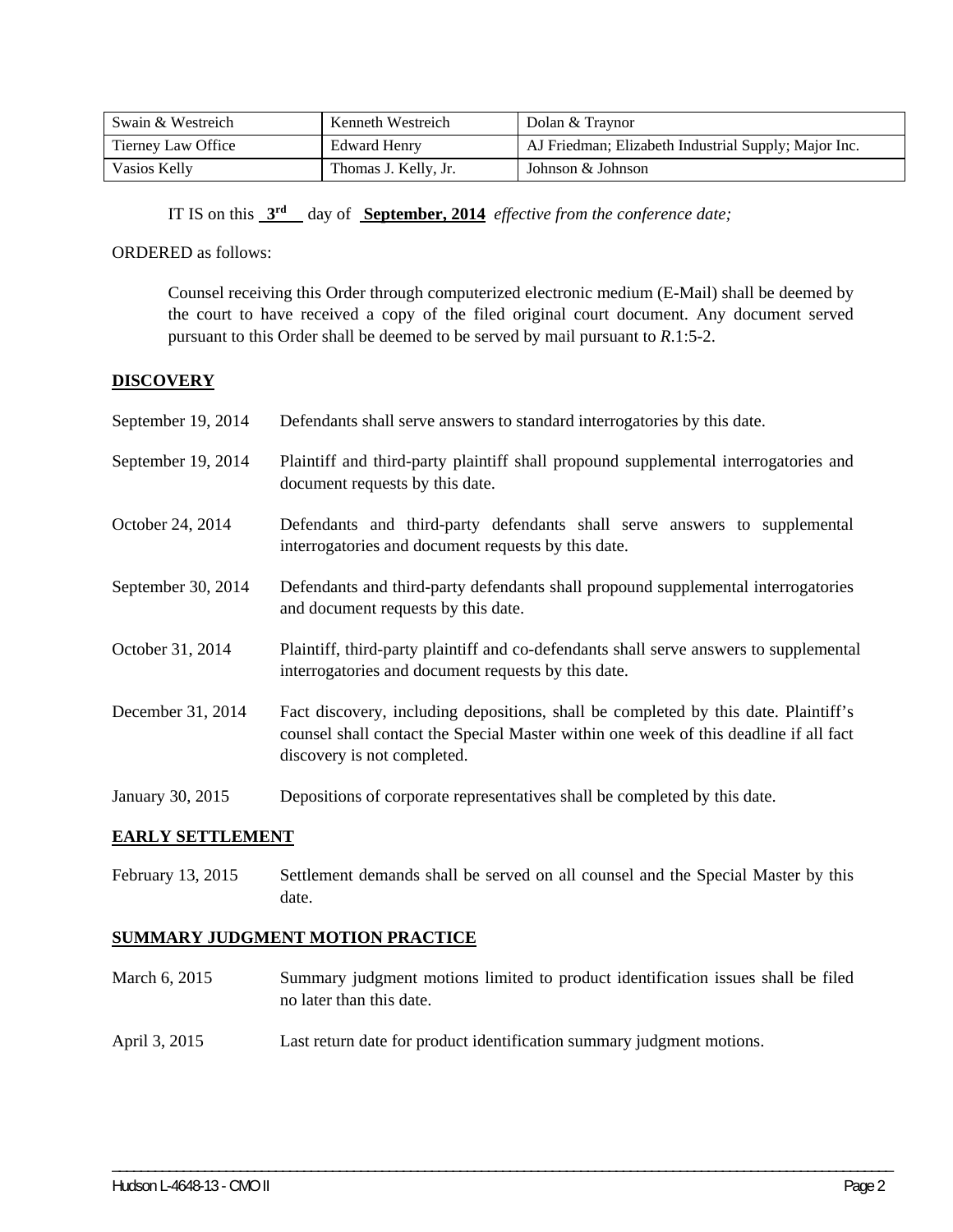### **MEDICAL DEFENSE**

| December 31, 2014 | Plaintiff shall serve additional medical expert reports by this date.                                    |
|-------------------|----------------------------------------------------------------------------------------------------------|
| December 31, 2014 | Plaintiff is to arrange for the transfer of pathology specimens and x-rays, if any, by<br>this date.     |
| May 1, 2015       | Defendants shall identify its medical experts and serve medical expert reports, if<br>any, by this date. |

### **LIABILITY EXPERT REPORTS**

- May 29, 2015 Plaintiff shall identify its liability experts and serve liability expert reports or a certified expert statement by this date or waive any opportunity to rely on liability expert testimony.
- June 30, 2015 Defendants shall identify its liability experts and serve liability expert reports, if any, by this date or waive any opportunity to rely on liability expert testimony.

#### **ECONOMIST EXPERT REPORTS**

- May 29, 2015 Plaintiff shall identify its expert economists and serve expert economist report(s), if any, by this date or waive any opportunity to rely on economic expert testimony.
- June 30, 2015 Defendants shall identify its expert economists and serve expert economist report(s), if any, by this date or waive any opportunity to rely on economic expert testimony.

#### **EXPERT DEPOSITIONS**

July 17, 2015 Expert depositions shall be completed by this date. To the extent that plaintiff and defendant generic experts have been deposed before, the parties seeking that deposition in this case must file an application before the Special Master and demonstrate the necessity for that deposition. To the extent possible, documents requested in a deposition notice directed to an expert shall be produced three days in advance of the expert deposition. The expert shall not be required to produce documents that are readily accessible in the public domain.

#### **PRE-TRIAL AND TRIAL**

- May 7, 2015 @ 9:30am Settlement conference. All defense counsel shall appear with authority to negotiate settlement and have a representative authorized to negotiate settlement available by phone. Any request to be excused from the settlement conference shall be made to the Special Master no later than 4:00pm of the day prior to the conference.
- June 24, 2015 @ 9:30am Settlement conference. All defense counsel shall appear with authority to negotiate settlement and have a representative authorized to negotiate

\_\_\_\_\_\_\_\_\_\_\_\_\_\_\_\_\_\_\_\_\_\_\_\_\_\_\_\_\_\_\_\_\_\_\_\_\_\_\_\_\_\_\_\_\_\_\_\_\_\_\_\_\_\_\_\_\_\_\_\_\_\_\_\_\_\_\_\_\_\_\_\_\_\_\_\_\_\_\_\_\_\_\_\_\_\_\_\_\_\_\_\_\_\_\_\_\_\_\_\_\_\_\_\_\_\_\_\_\_\_